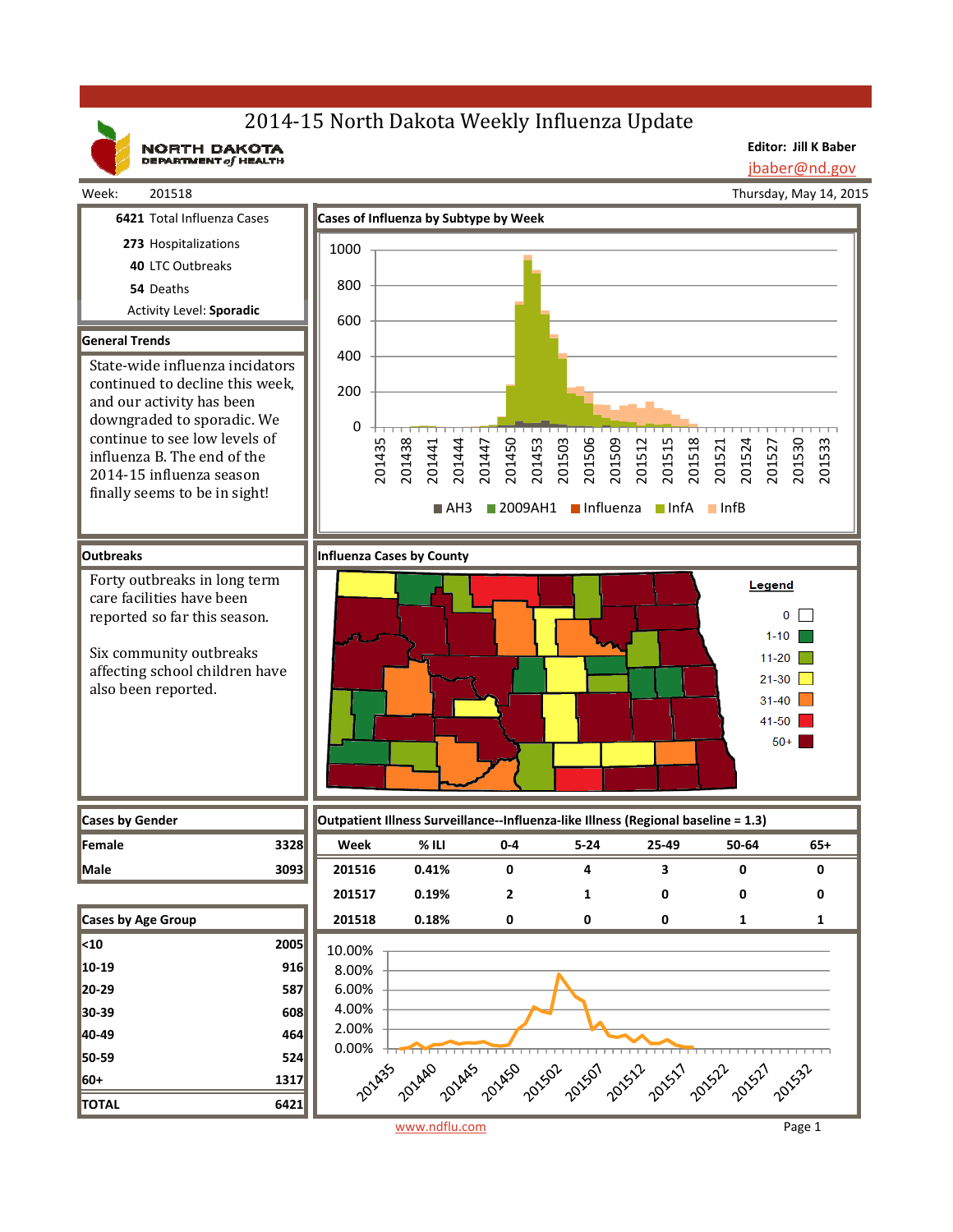## 2013‐14 North Dakota Weekly Influenza Update

**NORTH DAKOTA**<br>DEPARTMENT of HEALTH

#### Week: 201518





### Thursday, May 14, 2015 **North Dakota Syndromic Surveillance‐‐Influenza‐like Illness (ILI)**

The percent of visits for ILI this week in our syndromic surveillance system is **unavailable** this week this week due to application issues. Syndromic surviellance data includes hospital and walk-in clinic data from facilities across North Dakota, as well as ND data we receive from the Department of Defense. 

#### **Sentinal Laboratory Surviellance**

State-wide percent positivity of influenza testing at sentinel laboratories **decreased** this week to **9.85**%. 

\*These data do not represent all laboratory results for influenza.



Percent positivity for RSV **increased** to **10.45**% this week.

#### **National Statistics:**

National influenza activity and surveillance information is available from the CDC FluView website at: http://www.cdc.gov/flu/weekly/, and is updated every Friday.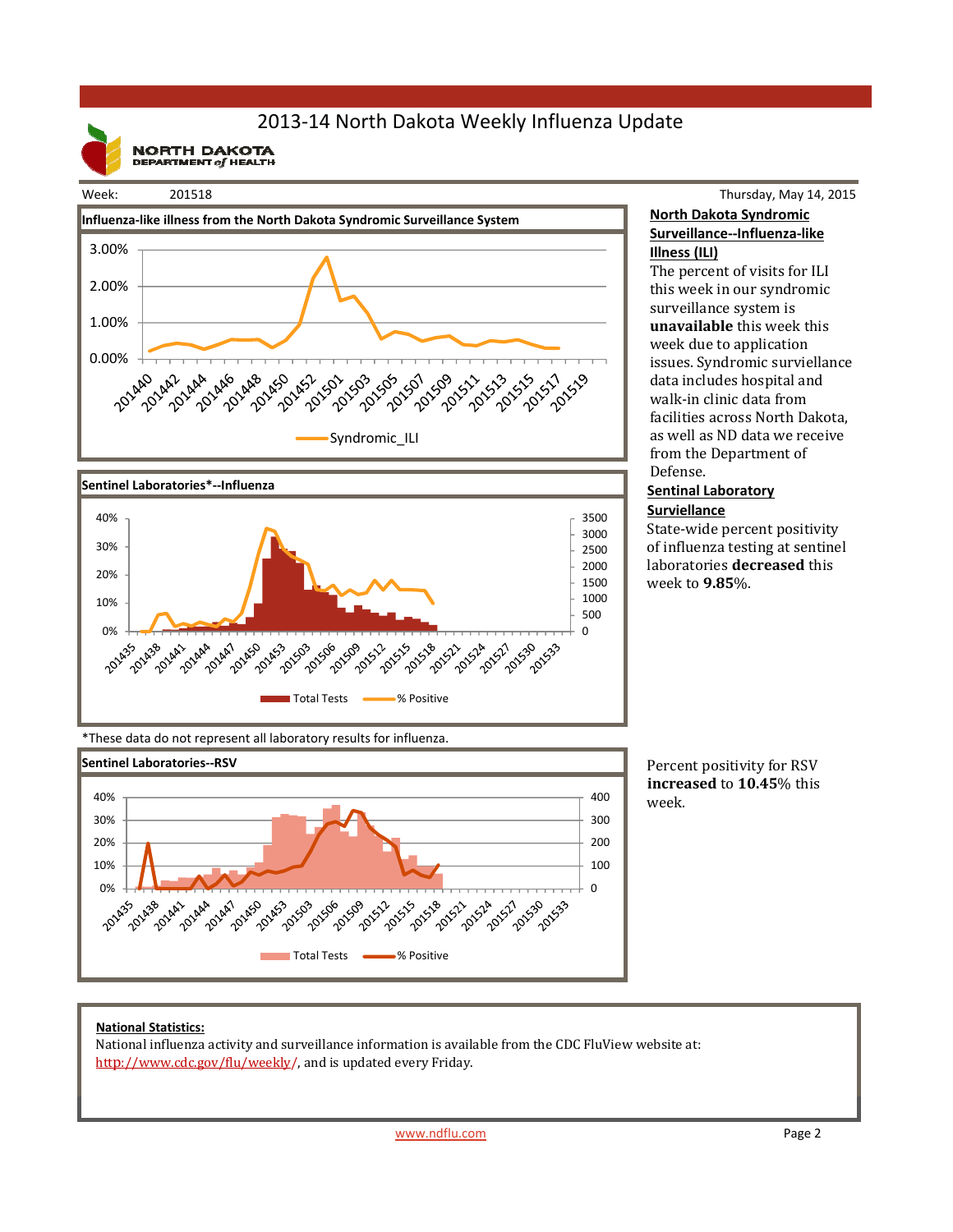## 2013‐14 North Dakota Weekly Influenza Update



**NORTH DAKOTA** DEPARTMENT  $of$  HEALTH